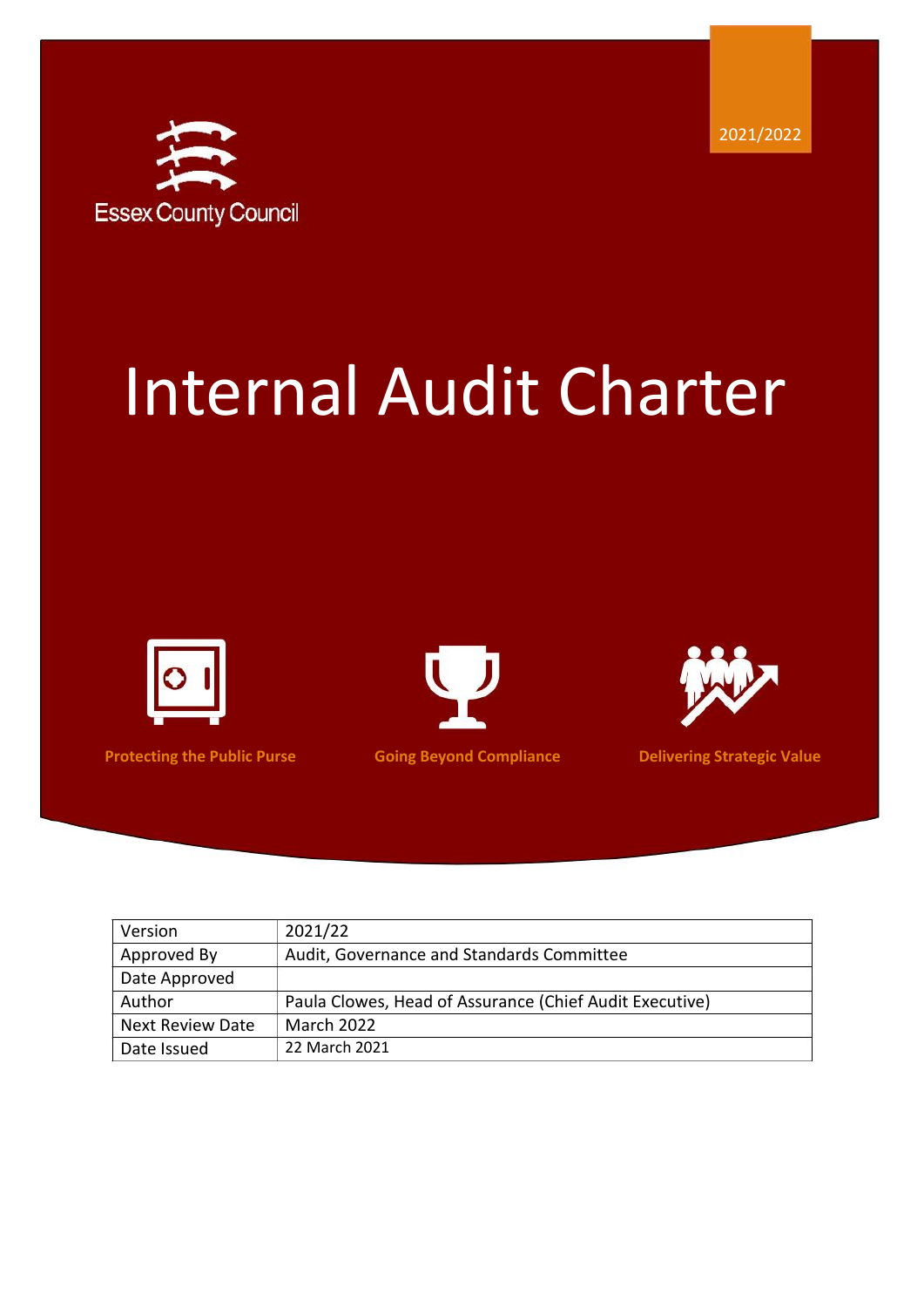## **Contents**

- 1 Introduction
- 2 Purpose, Activities and Scope
- 3 Independence and Authority
- 4 Responsibility
- 5 Professional Standards and Quality Assurance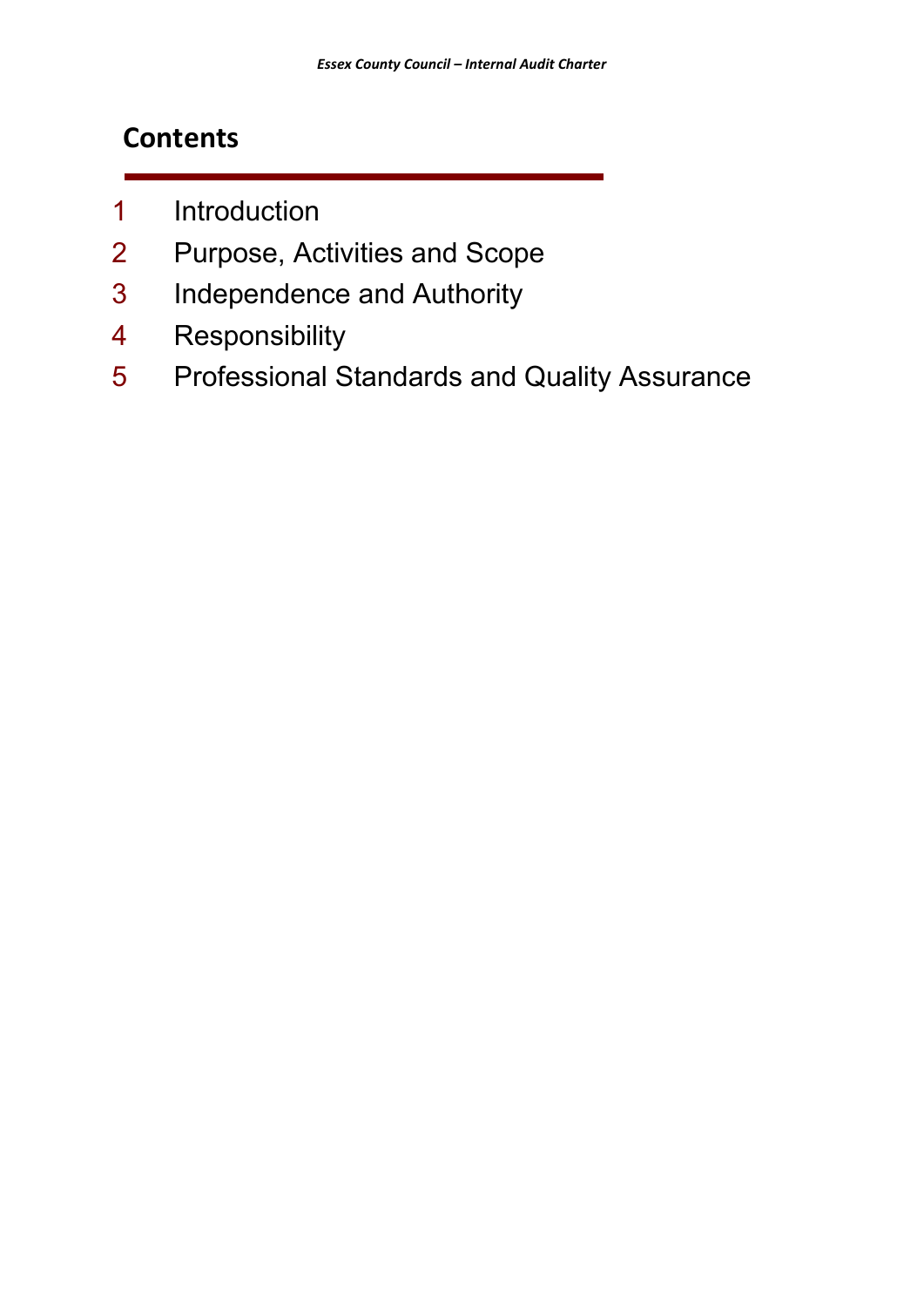## **1 - Introduction**

Internal Audit (IA) is defined by the Institute of Internal Auditors' International Professional Practices Framework (IPPF) as *'an independent, objective assurance and consulting activity designed to add value and improve an organisation's operations. It helps an organisation accomplish its objectives by bringing a systematic, disciplined approach to evaluate and improve the effectiveness of risk management, control and governance processes'.*

This Charter is in place to formally define the Internal Audit Service's role and responsibilities. It supports the work of Internal Audit by setting out it's purpose, scope, independence, authority, professional standards and quality assurance approach.

Attribute Standard 1000 of the Public Sector Internal Audit Standards (PSIAS) requires that the purpose, authority and responsibility of the IA activity must be formally defined within an IA Charter that is consistent with the Definition of Internal Auditing, the Code of Ethics and the PSIAS. It is considered good practice to assign responsibility for the efficiency and effectiveness of IA activity to a Chief Audit Executive (CAE). At Essex County Council (the Council), this role is fulfilled by the Head of Assurance (HoA), who subsequently leads on the functional reporting relationship with the Board. It should be noted that the Council defines the terminology contained within the PSIAS of 'Board' as the Audit, Governance and Standards (AGS) Committee, 'senior management' as the Corporate Leadership Team (CLT) and 'Chief Audit Executive' as the HoA.

The effective operation of IA is a key part of the control environment required for the Council to achieve its objectives and to meet its obligations. This charter therefore sets out the purpose, activities, scope and responsibilities of the IA function within the Council. It also defines the nature of the CAE's functional reporting relationship with the Audit, Governance and Standards (AGS) Committee (ensuring independence from 1<sup>st</sup> and 2<sup>nd</sup> line management); authorises access to records, people and property relevant to the performance of engagements; and defines the scope of IA's activities.

In a local authority context, IA provides independent and objective assurance to the organisation, its Members, the CLT, and assists the s151 Officer in discharging their responsibilities under s151 of the Local Government Act 1972, relating to the proper administration of the Council's financial affairs.

More specifically, the Accounts and Audit Regulations 2015 (the regulations) require that 'a relevant authority must undertake an effective IA to evaluate the effectiveness of its risk management, control and governance processes, taking into account PSIAS or guidance'.

## **2 - Purpose, Activities and Scope**

## **Purpose**

IA's purpose is to provide independent, objective assurance and advice to assist the Council to effectively meet its objectives, manage the risks it is exposed to and add value to the organisation by improving its operations. In doing so, IA supports those charged with governance in discharging their responsibilities and reporting annually on the system of internal control within the Council's Annual Governance Statement.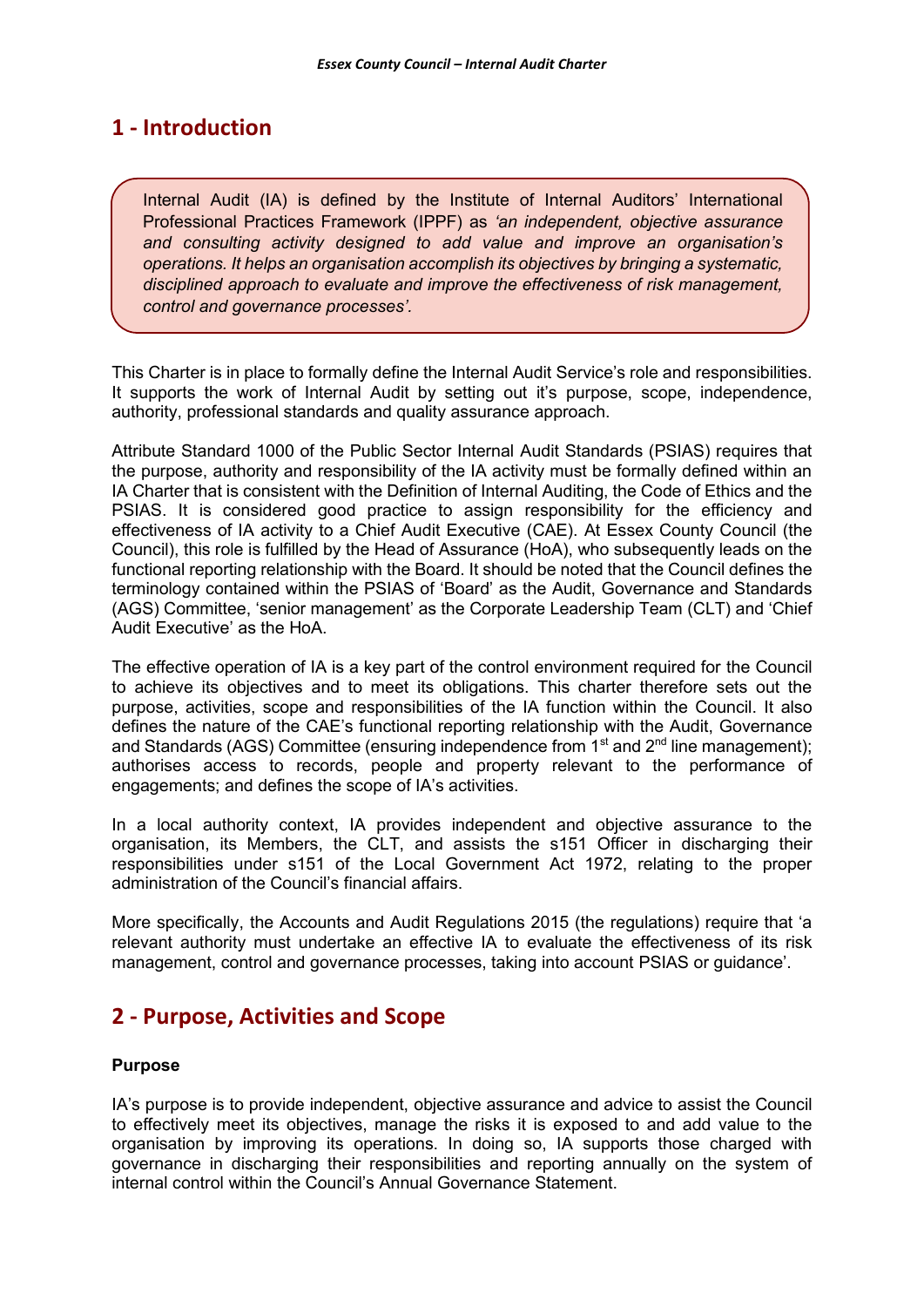The IA function is the **third** line in the Council's 'three lines approach' to risk and assurance. The first line comprises the Council's core operational services, and the second line comprises the oversight functions such as risk management.

The following diagram summarises the three lines model and explains where IA fits into the Council's assurance processes.



IA provides a service in accordance with the requirements set out in the mandatory PSIAS, comprising the Definition of Internal Auditing and the Code of Ethics. In order to do so, IA adopts a risk-based auditing approach and maintains an IA Manual to support compliance with PSIAS.

## **Activities and Scope**

The role of IA involves the review of the design, adequacy and operating effectiveness of the Council's governance processes, risk management procedures, internal control environment and information systems. IA provides reasonable, but not absolute, assurance as to the adequacy and effectiveness of the Council's governance, risk management and control processes using a systematic and disciplined approach. To fulfil responsibilities in this regard, IA shall:

- Review (using a risk-based approach) the Council's operations, in conjunction with the Risk Management and Assurance functions and other key stakeholders;
- Review the adequacy of the design and effectiveness of controls to manage risks to the organisation and to ensure compliance with policies, plans, procedures and business objectives established by management;
- Review established procedures and systems and propose improvements (including those considered to be good practice advice);
- Assess the reliability and integrity of information.

There are inherent limitations in any system of internal control and thus errors or irregularities may occur and not be detected by IA's work. Unless specifically requested and agreed, IA will not perform substantive testing of underlying transactions. Audit procedures alone cannot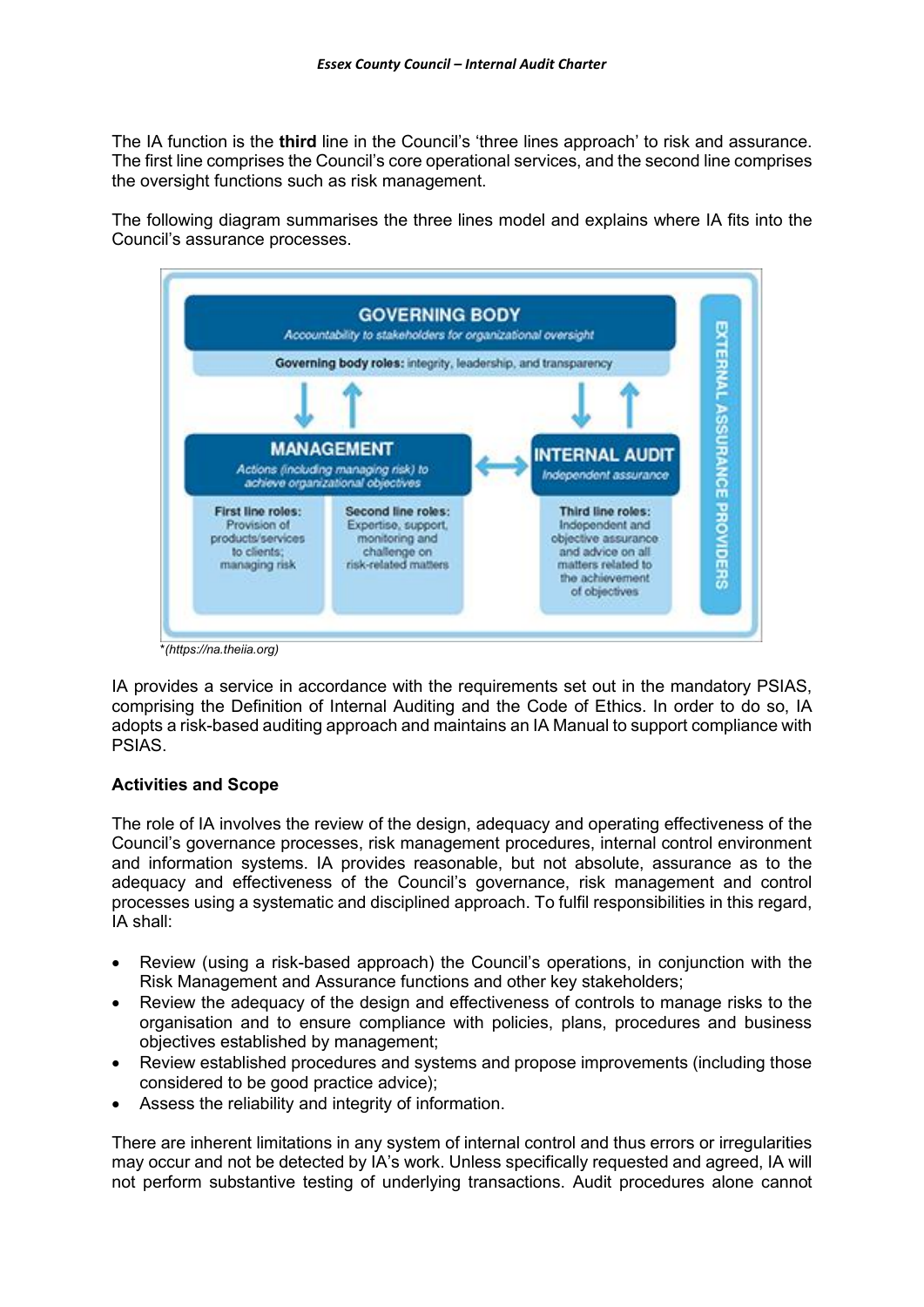guarantee the detection of fraud or corruption. Managing the risk of fraud and corruption is the responsibility of management. Internal Auditors will, however, be alert in all their work to risks and exposures that could allow fraud or corruption and the Counter Fraud Team will investigate allegations of fraud and corruption.

IA may also provide consultancy services, such as advice and guidance on new design and implementation control, particularly through periods of organisational change. Consultancy work may be driven by risk-based planning but may also be at management request where the organisation's risk and control systems and processes are embryonic or not yet mature, for example where there is no system of risk management or control framework to assure. However, any significant consulting activity not already included in the IA Plan and which might affect the level of assurance work undertaken will be reported to the AGS Committee.

## **3 - Independence and Authority**

## **Independence**

IA has organisational independence, has no executive role, nor does it have any direct responsibility for the implementation of or operation of systems. Organisational independence is reported annually via the approval of the annual IA Plan and presentation of the IA Annual Report and Audit Opinion. IA also complete declarations of interest statements to highlight and avoid any conflicts of interest.

To ensure independence, IA is directly accountable to the Chair of the AGS Committee. For operational purposes, IA will liaise with the Council's s151 Officer



## **Authority**

IA derives authority through the AGS Committee and has unrestricted rights of access to all Council records and information, cash, stores and other property or assets it considers necessary to fulfil its responsibilities. IA may enter Council property and has unrestricted access to all locations and officers where necessary on demand and without prior notice.

IA therefore has authority to:

- Access any Council premises, assets, records, documents and correspondence, and control systems.
- Receive any information and explanation related to any matter under consideration.
- Require any employee of the Council or school maintained by the Council to account for cash, stores or any other asset under his or her control.
- Access records belonging to third parties (e.g. partners, contractors / delivery vehicles commissioned to deliver services) when required.
- Directly access the Chief Executive, the Cabinet, the AGS Committee and the Council's scrutiny committees.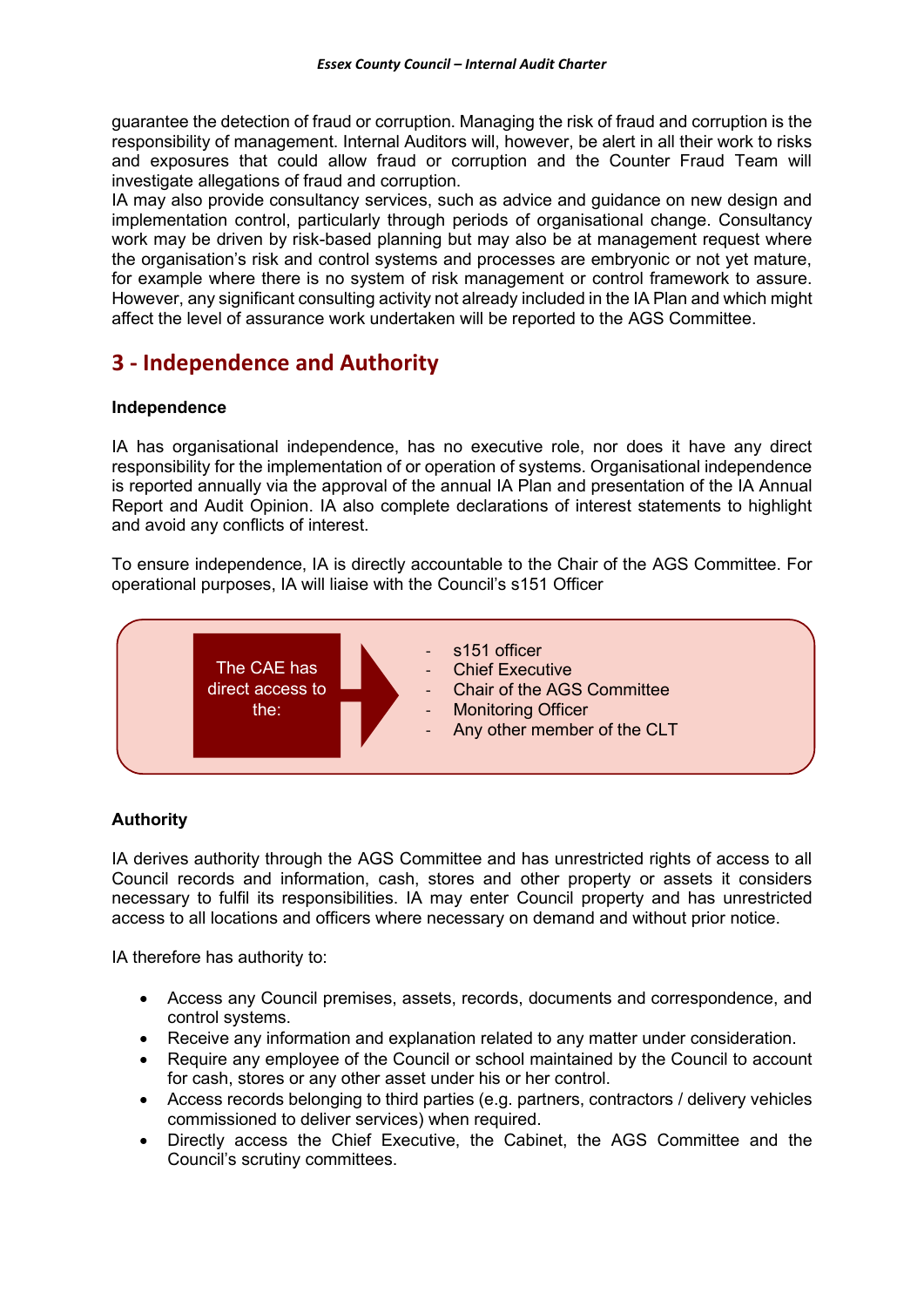Any restriction (management or other) on the scope of IA's activities will be reported to the AGS Committee.

IA is accountable for the safekeeping and confidentiality of any information and assets acquired in the course of its duties and execution of its responsibilities.

Where the CAE has roles and/or responsibilities that fall outside of internal auditing, the PSIAS require that safeguards must be in place to limit impairments to independence or objectivity. When asked to undertake any such additional roles/responsibilities outside of internal auditing: *'the chief audit executive must highlight to the board any potential or perceived impairment to independence and objectivity having regard to the principles contained within the Code of Ethics as well as any relevant requirements set out by other professional bodies to which the CAE may belong. The board must approve and periodically review any safeguards put in place to limit impairments to independence and objectivity (see also Standard 1000 Purpose, Authority and Responsibility)'.*

#### **Potential Risks – The perceived conflicts to independence:**



The independence of the CAE is further safeguarded by ensuring that the performance management of the postholder is not inappropriately influenced by those subject to audit. This is achieved by providing the opportunity for both the Chief Executive and the Chairman of the AGS Committee to contribute feedback. This is consistent with the requirements of the PSIAS.

It is recognised that the CAE also has other operational responsibilities. It is important to ensure that these services are appropriately considered in respect of the audit planning cycle and management of planned audit activity arrangements.

Where audit activity under the remit of the CAE is included in the IA Plan, Terms of Reference are reviewed and signed off by the Council's Monitoring Officer. The Monitoring Officer may also decide whether the review should be undertaken by the in-house team or by an external provider.

## **4 - Responsibility**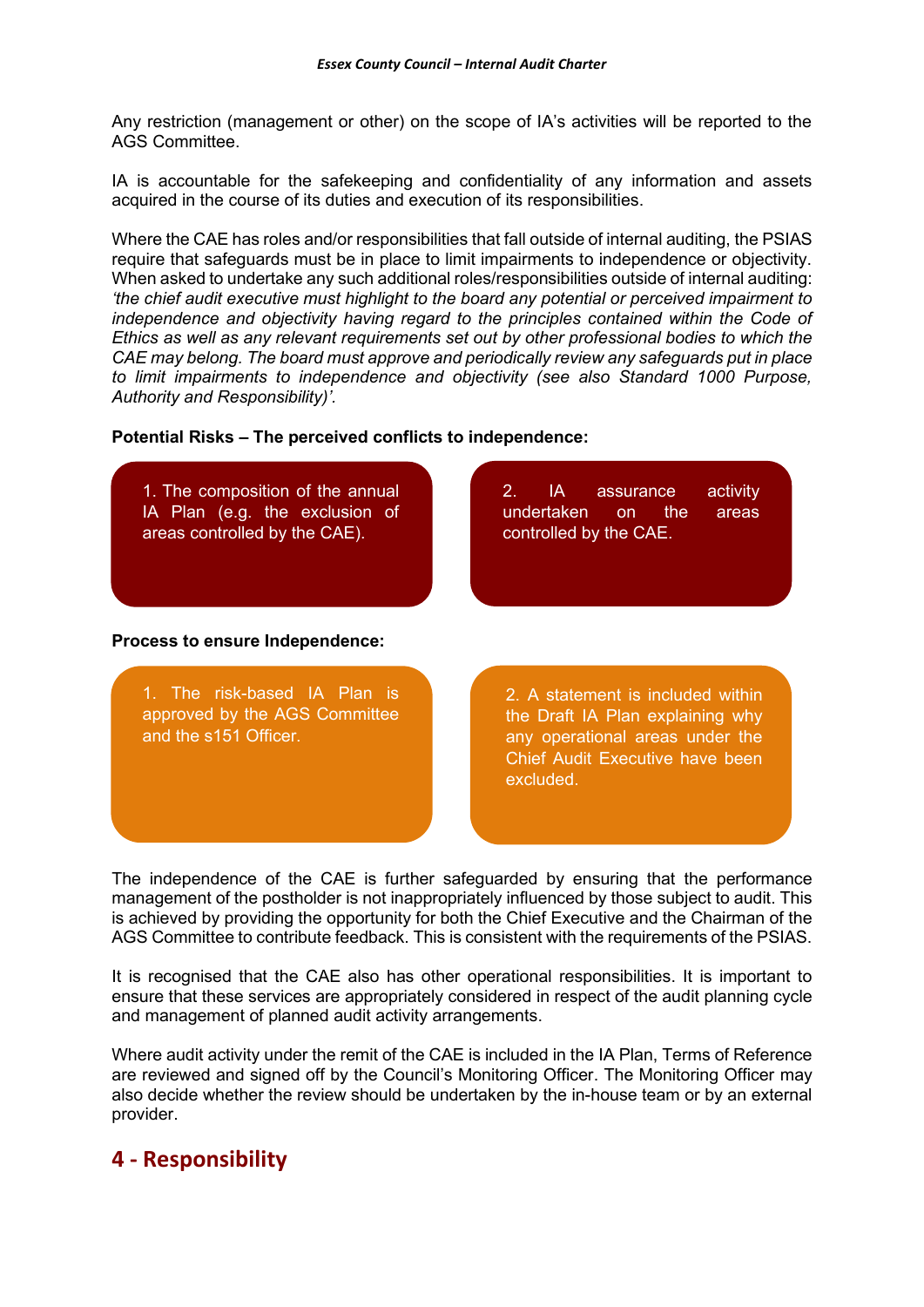#### **Audit Planning**

The annual IA Plan is compiled by the CAE with input from the Chief Executive, Executive Directors, s151 Officer, the Monitoring Officer and other key stakeholders. It is then presented to the AGS Committee for approval.

The IA Plan is based on a risk assessment, identifying business objectives, key risks impacting those objectives and taking into consideration input from management and other key stakeholders.

If needed, adjustments can be made to the IA Plan during the year (e.g. as a result of emerging risks and issues, or due to changes in approach to specific audits) but any such changes will require approval by the s151 Officer and communication to the AGS Committee.

#### **Audit Execution**

IA is responsible for planning, conducting, reporting and following up on audit assignments included in the IA Plan, and deciding on the scope and timing of audits. Audit fieldwork should be conducted in a professional and timely manner. Reporting of results will include an open process to agree with management the facts, validity and practicality of implementing audit recommendations.

IA is responsible for reporting to management and the AGS Committee significant issues relating to the processes and activities identified in an audit assignment, including potential improvements to those processes.

IA will monitor the implementation of actions by management in response to audit findings and will be responsible for the closure of completed actions.

In accordance with the Council's Counter Fraud & Anti-Bribery Strategy and Financial Regulations, members, officers, and staff must report any allegations of fraud to the CAE (in practice referrals are made to the Counter Fraud Team).

## **Reporting**

The PSIAS require the CAE to report to the Board and Senior Leaders:

- An IA Charter.
- An annual IA Plan.
- The IA budget (in compliance with the PSIAS).

IA will also report on the following:

- The adequacy, or otherwise, of the level of IA resources (as determined by the CAE) and the independence of IA.
- Performance against the IA Plan and any significant risk exposures and control issues arising from audit work.
- Any significant consulting activity not already included in the risk-based IA Plan and which might affect the level of assurance work undertaken.
- Any significant outcomes from IA's Quality Assurance and Improvement Programme.
- Any instances of non-conformance with the PSIAS.

## **Interaction with Other Control and Assurance Activities**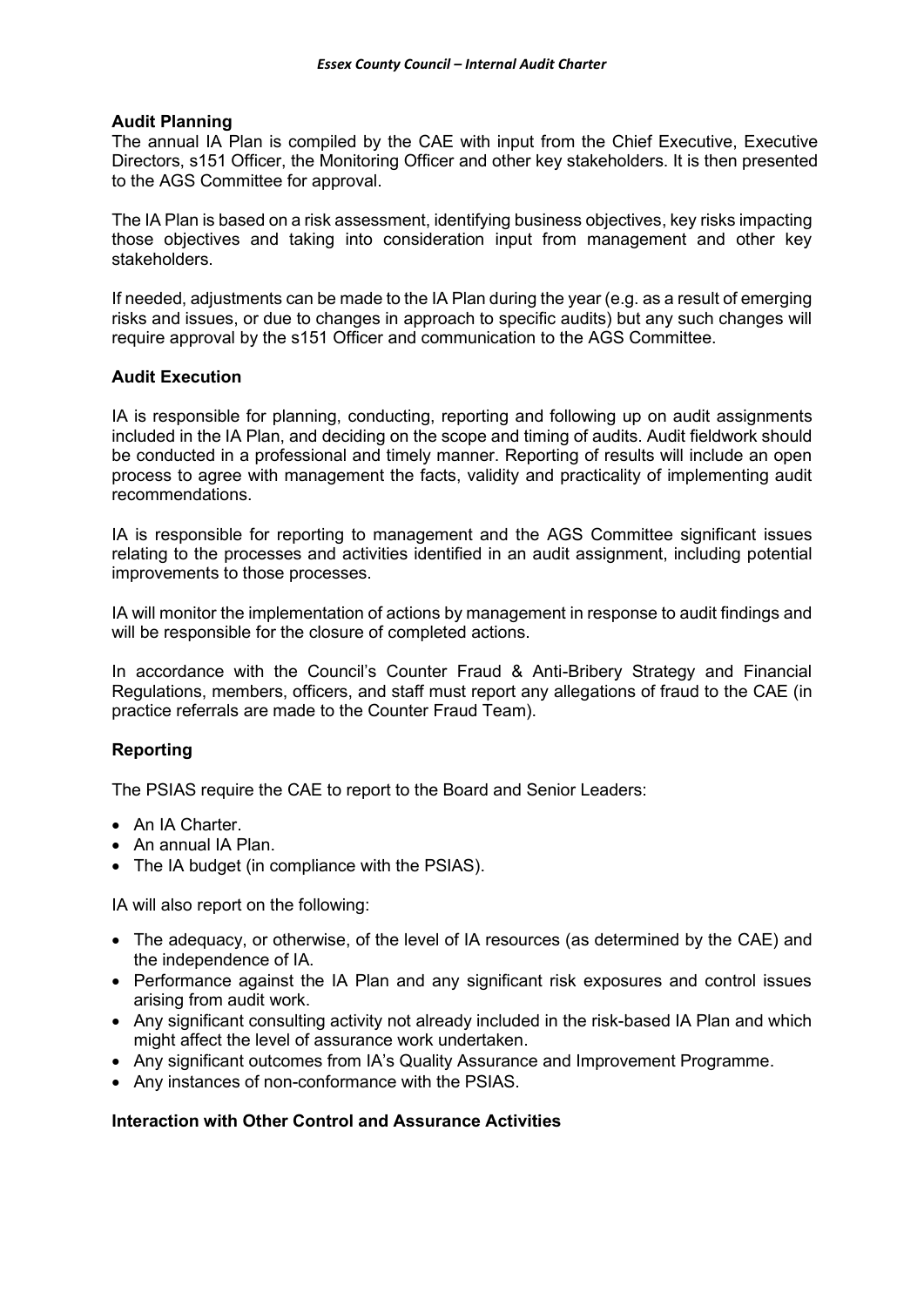IA shall communicate on an on-going basis with other assurance providers (such as External Audit) in order to help ensure optimal audit coverage and reduce the risk of duplication of effort and unnecessary costs.

## **5 - Professional Standards and Quality Assurance**

## **Professional Standards**

IA must exhibit the highest level of professional objectivity in gathering, evaluating and communicating information about the activity or process being examined. In performing their duties, IA must at all times exercise due professional care. IA therefore adheres to PSIAS, the Institute of Internal Auditors' mandatory Standards including the Definition of Internal Auditing, the Code of Ethics and the International Standards for the Professional Practice of Internal Auditing (Standards).

Full details of the PSIAs can be accessed via: <https://www.cipfa.org/policy-and-guidance/standards/public-sector-internal-audit-standards>

## **Quality Assurance**

IA is subject to a Quality Assurance and Improvement Programme which covers all aspects of IA activity. This consists of an annual self-assessment of the service and its compliance with the PSIAS, on-going performance monitoring and an external assessment at least once every five years by a suitably qualified, independent assessor.

The CAE is required to hold a professional qualification (CCAB or CMIIA) and be suitably experienced.

A programme of Continuous Professional Development (CPD) is maintained for all staff working on audit engagements to ensure that auditors maintain and enhance their knowledge, skills and audit competencies.

It is also a requirement that IA must be appropriately resourced. The CAE is responsible for appointing the staff to deliver the IA service and will ensure that appointments are made to ensure an appropriate mix of qualifications, experience and audit skills.

In addition to in-house IA resource, the CAE may engage the use of external resources where it is considered appropriate, including the use of specialist providers e.g. IT internal audit provision.

The CAE is responsible for ensuring that the resources of IA are sufficient to meet its responsibilities and achieve its objectives. If a situation arose whereby the CAE concluded that resources were deemed insufficient, the CAE must formally report this to the s151 Officer and the AGS Committee.